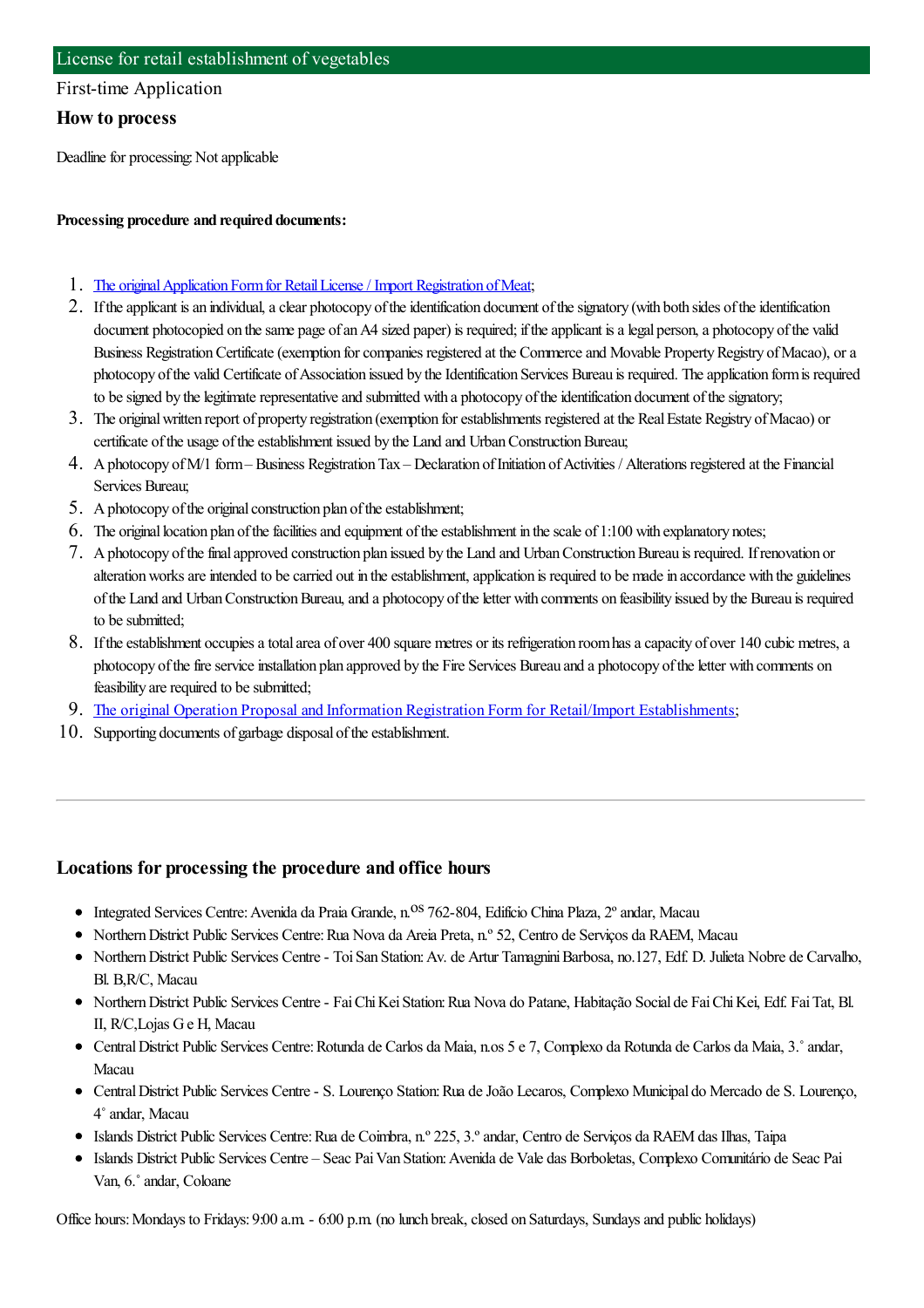Document and Archive Centre: Avenida de Almeida Ribeiro, n.° 163, r/c, Macau

**Office hours: Mondays to Thursdays: 9:00 a.m. - 1:00 p.m.; 2:30 p.m. - 5:45 p.m. Fridays: 9:00 a.m. - 1:00 p.m.; 2:30 p.m. - 5:30 p.m. (Closed on Saturdays, Sundays and public holidays)**

#### **Fees**

**Application fee**

- Application fee is exempted;
- Upon approval of application, the applicant is required to pay the annual license fee of MOP660.00

#### **Stamp duty**

• MOP66.00 (10% of annual license fee)

Please refer to the Fees, Charges and Prices List: <http://www.iam.gov.mo/p/pricetable/list>

### **Time required for processing**

60 working days after submission of all required documents

### **Remarks/ points to note for application**

- 1. After submission ofallrequired documents, theestablishment is subject to inspection conducted by relevant unit ofIAM;
- 2. All issued retail licenses are non-transferable;
- 3. The procedure can only be processed upon receipt of all required documents;
- 4. The license is valid till the end of the year in which it is issued;
- 5. In accordance with theregulations governing the general use of properties stipulated in current"Regulations Governing the Use ofUrban Properties", the retail business is classified as commercial activities and so the applicant is required to ensure that the establishment meets the requirements of relevant laws and regulations;
- 6. The applications must comply with the guidelines and requirements for application for license and hygiene conditions. The applicants can refer to the IAM website for details (<http://www.iam.gov.mo/>);
- 7. In accordance with thestipulations ofthecurrent"Fees, Chargesand Prices List ofCivicand MunicipalAffairs Bureau", thefee payable for the annual license is calculated proportionally according to the number of full months from the month of issue to the end of the calendar year;
- 8. Each application form is limited to application for one service item only;
- 9. Each application itemrequires submission ofacompleted Operation Proposaland InformationRegistration Formfor Retail/Import Establishments;
- 10. Forapplicants who are non-Macao residents, pursuant to thecurrent"Regulation on Prohibition ofIllegalEmployment", personaland direct engagement of non-Macao residents in activities for personal interests is subject to prior administrative approval for this purpose;
- 11. Forapplications madein the name ofa legal person, iftheshareholders or members oftheadministration and management body ofa company are non-Macao residents who are responsible for the management of company and/or performing the business duties on behalf of the company, they should obtain relevant working permits;
- 12. In case of necessity, the originals of the supporting documents are required to be submitted at the request of the administrative organisation;
- 13. IAM is required to be notified of any update to the business registration.